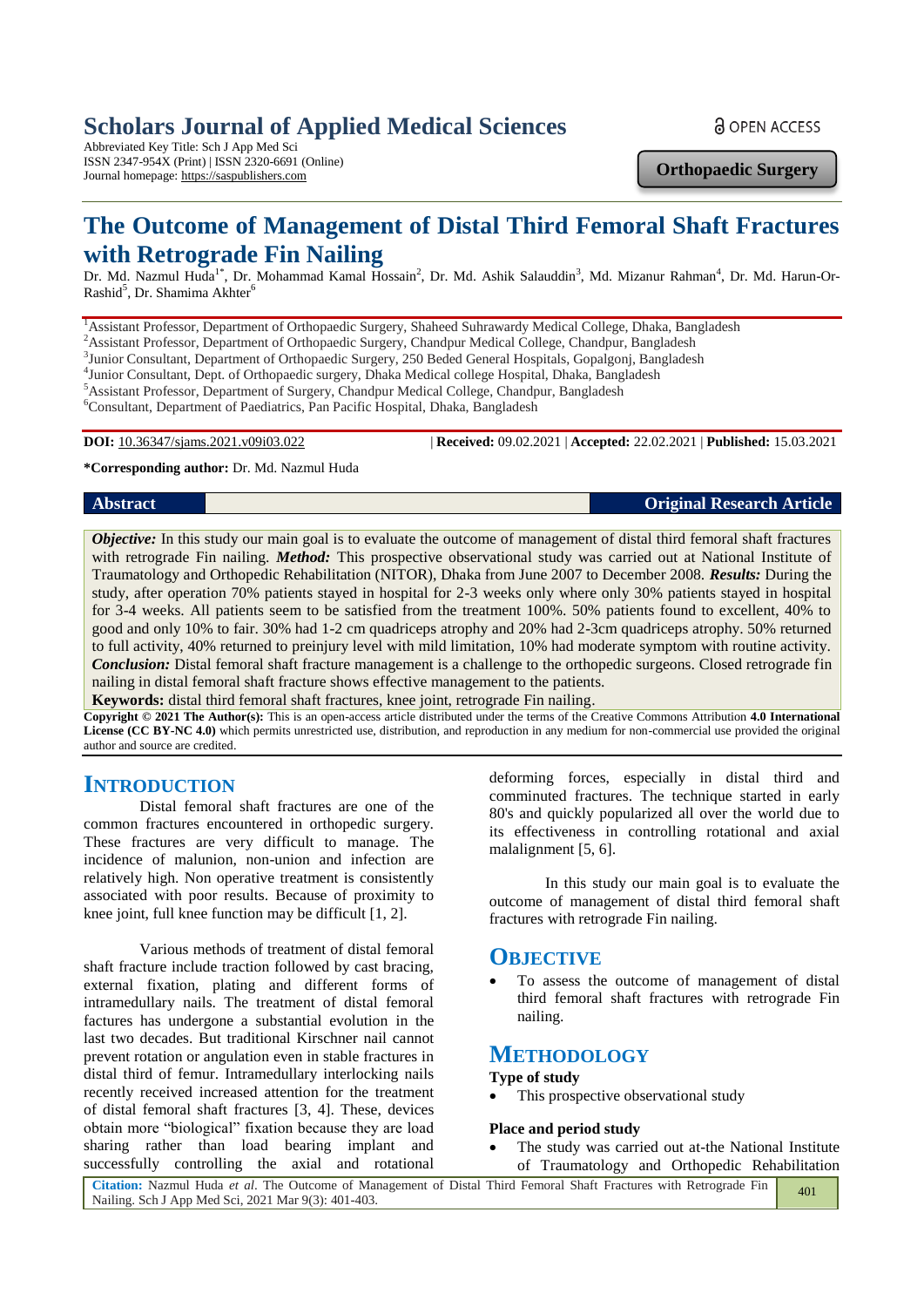(NITOR), Dhaka from June 2007 to December 2008.

#### **Study population**

 10 patients with distal third femoral shaft fractures were selected and treated with fin nailing. 8 patients were male and 2 patients were female. The mean age was 38.5 years (range 20-60 year). Six fractures were Winquist type I and four fractures were Winquist type II. Most of the fractures were high energy injuries caused by road traffic accidents.

#### **Sampling method**

 Purposive sampling method was followed as per inclusion and exclusion criteria.

#### **Inclusion criteria**

- Age: Adult patients i.e. fracture with distal epiphyseal fusion.
- Fracture: Distal third femoral shaft fractures only.
- Injury: Closed fractures only.
- Injury time: Fresh and less than three weeks old fractures were taken.
- Fracture type: Stable fractures i.e. Winquist type I and type II fractures.

#### **Data collection procedure**

A pretested and predesigned proforma containing history and examination findings of the patient, operative procedure and follow up was used to collect the data.

# **DATA ANALYSIS**

Data were collected, compiled and tabulated according to key variables. All statistical analysis of different variables were carried out according to standard statistical methods and calculations done by using scientific calculator.

# **RESULTS**

In table-1 shows age distribution of the patients where most of the patients belong to 30-39 years age group. The following table is given below in detail:

**Table-1: Age distribution of the patients**

| Age distribution of the patients | n | $\frac{0}{0}$ |
|----------------------------------|---|---------------|
| $20 - 29$                        |   |               |
| $30-39$                          |   |               |
| 40-49                            |   |               |
| 50-60                            |   |               |

In figure-1 shows gender distribution of the patients where 80% were male. The following figure is given below in detail:



**Fig-1: Gender distribution of the patients**

In figure-2 shows duration of hospital stay after operation where 70% patients stayed in hospital for 2-3 weeks only where only 30% patients stayed in hospital for 3-4 weeks. The following figure is given below in detail:



**Fig-2: Duration of hospital stay after operation**

In table-2 shows outcome during follow-up where all patients seem to be satisfied from the treatment 100%. 50% patients found to excellent, 40% to good and only 10% to fair. The following table is given below in detail:

|  | Table-2: Outcome during follow-up |  |  |
|--|-----------------------------------|--|--|
|--|-----------------------------------|--|--|

| <b>Result</b>  | -<br>$\mathbf n$ | $\frac{0}{0}$ |
|----------------|------------------|---------------|
| Satisfactory:  |                  |               |
| Excellent      |                  | 50%           |
| Good           |                  | 40%           |
| Fair           |                  | 10%           |
| Total          | 10               | 100%          |
| Unsatisfactory |                  |               |

In table-3 shows quadriceps atrophy to follow up where 30% had 1-2 cm quadriceps atrophy and 20% had 2-3cm quadriceps atrophy. The following table is given below in detail:

| Table-3: Quadriceps atrophy to follow up |  |  |
|------------------------------------------|--|--|
|------------------------------------------|--|--|

| <b>Quadriceps atrophy</b> | n | $\frac{1}{2}$ |
|---------------------------|---|---------------|
| $1-2$ cm                  |   | 30%           |
| $2-3$ cm                  |   | 20\%          |
| Normal                    |   |               |

© 2021 Scholars Journal of Applied Medical Sciences | Published by SAS Publishers, India 402